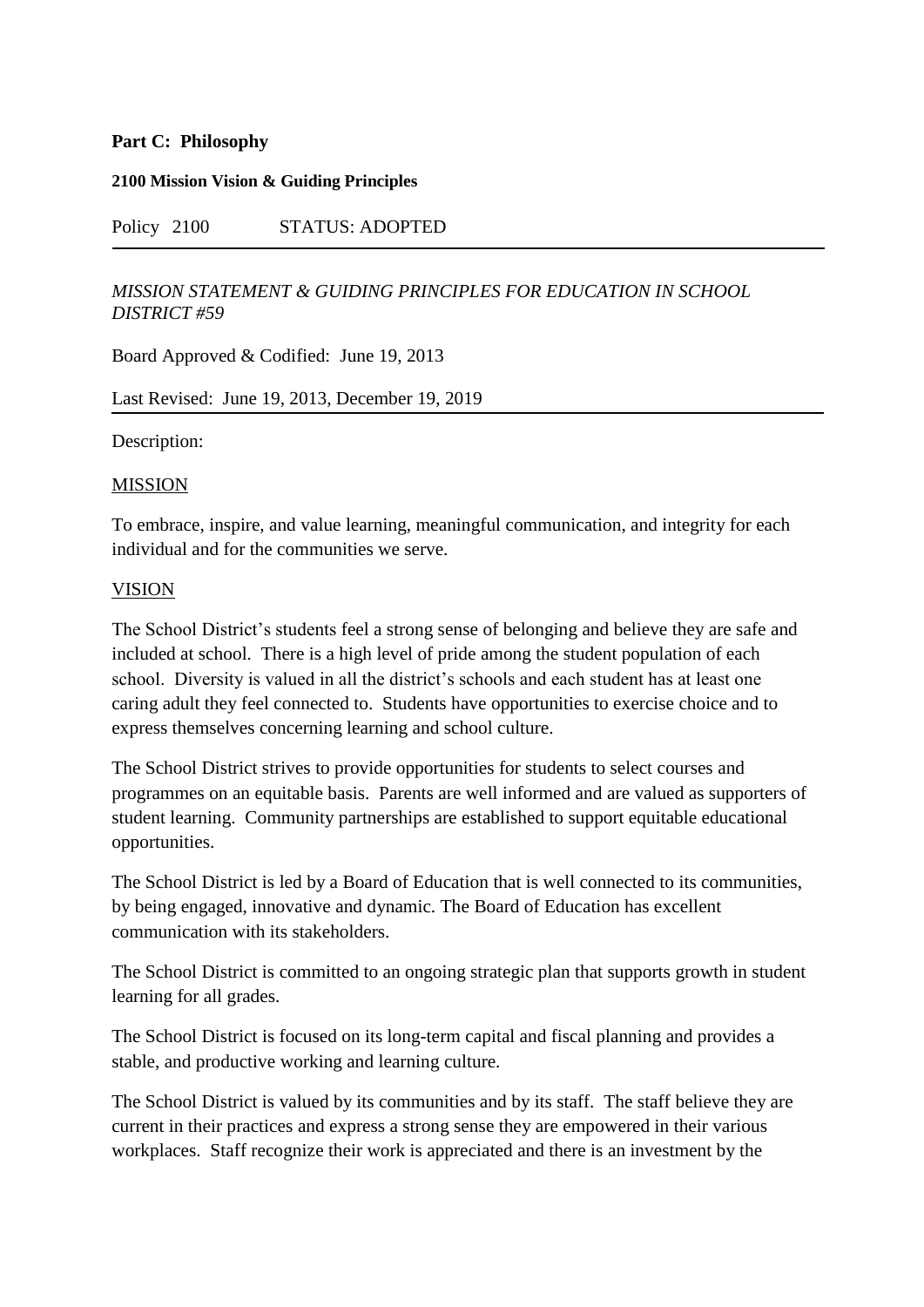school district in providing training opportunities. The district's positive reputation attracts people to seek employment with the School District.

# GUIDING PRINCIPLES

We will foster learning by:

- creating an inclusive environment where we meet each child's needs while helping them recognize and engage with their strengths and passions
- encouraging individual growth
- modeling a love of learning and being curious
- developing proactive and engaging relationships with parents and other community partners
- recognizing the need for voice and choice in learning opportunities
- allocating the resources to support seeking out innovations and supporting creativity
- recognizing and responding to diversity by differentiating practice to meet the needs of each learner
- implementing research based best practice

We will model teamwork by:

- establishing the learner as everyone's responsibility
- working toward common goals
- supporting and using respectful and effective listening and communication skills to understand each other
- maintaining a respectful working and learning environment so that everybody is valued
- supporting the decisions of the majority
- creating time and using processes that enable collaboration
- building positive, authentic relationships
- seeking win-win solutions through dialogue and creative thinking
- recognizing competing opinions
- seeking the perspective of those affected by decisions

We will show respect and integrity by:

- being honest and respectful
- valuing cultural and generational differences
- recognizing everyone's voice and allowing for shared ownership
- maintaining moral courage
- keeping commitments and maintaining confidentiality
- setting realistic expectations
- providing constructive feedback and celebrating achievements
- accepting responsibility for our actions
- maintaining privacy